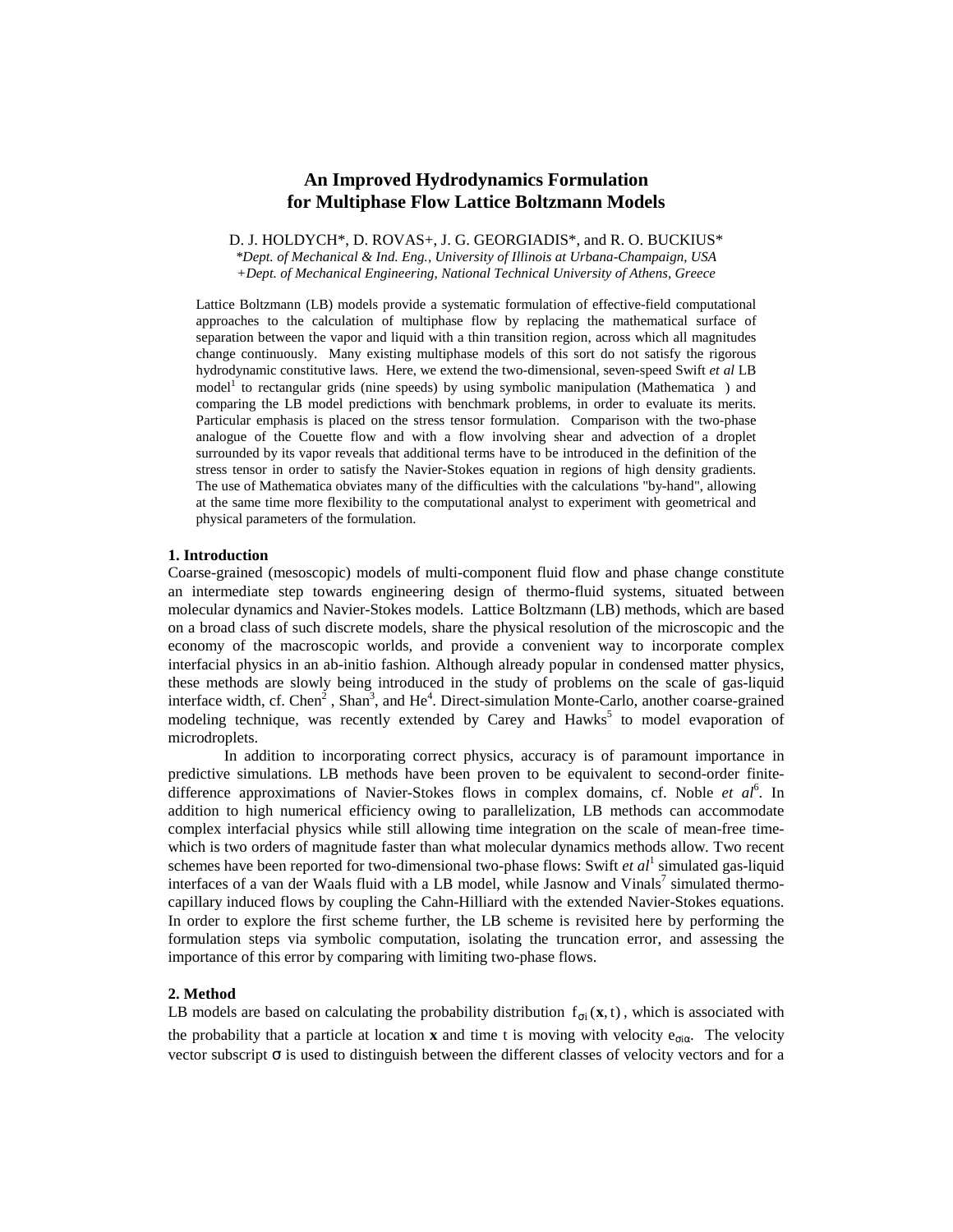square lattice assumes values of 0 for stationary, 1 for vectors aligned with the Cartesian axes, and 2 for diagonal vectors. The i subscript denotes the specific direction of each vector ranging from 1 to 4 for the two non-zero velocity classes, and the  $\alpha$  subscript denotes the vector components. To obtain physical quantities, statistical mechanics concepts are employed. The density ρ and velocity vector  $u_{\alpha}$  are determined by evaluating moments of the probability distribution

$$
\rho = \sum_{\sigma,i} f_{\sigma i} \tag{1}
$$

$$
\rho u_{\alpha} = \sum_{\sigma,i} f_{\sigma i} e_{\sigma i \alpha} \tag{2}
$$

Once these macroscopic quantities are evaluated, an evolution step is carried out using the lattice Boltzmann evolution equation

$$
f_{\sigma i}(\mathbf{x} + \frac{e_{\sigma i \alpha}}{c} \Delta x, t + \Delta t) - f_{\sigma i}(\mathbf{x}, t) = -\frac{1}{\tau} (f_{\sigma i} - f_{\sigma i}^0)
$$
(3)

where  $f_{\sigma i}^0$  is the equilibrium distribution,  $\Delta t$  the time step,  $\Delta x$  the lattice spacing, c the computational speed of sound ( $\Delta x/\Delta t$ ), and τ a non-dimensional relaxation time which dictates the rate at which the system decays toward equilibrium relative to the time step. After the collision, the modified distributions advance to other neighboring sites (advection step).

As the Boltzmann evolution equation suggests, the form of the equilibrium distribution governs the macroscopic evolution process. To determine the equilibrium distribution for the square lattice two-phase using Swift's model, a general form is initially assumed.

$$
f_{\sigma i}^{0} = A_{\sigma} + B_{\sigma} e_{\sigma i \alpha} u_{\alpha} + C_{\sigma} u^{2} + D_{\sigma} e_{\sigma i \alpha} e_{\sigma i \beta} u_{\alpha} u_{\beta} + G_{\sigma \alpha \beta} e_{\sigma i \alpha} e_{\sigma i \beta}
$$
(4)

Next, to determine the coefficients  $A_{\sigma}$ ,  $B_{\sigma}$ ,  $C_{\sigma}$ ,  $D_{\sigma}$ , and  $G_{\sigma\alpha\beta}$  of the equilibrium distribution, constraints are placed on the form of the first three moments

$$
\sum_{\sigma,i} f_{\sigma i}^0 = \rho \tag{5}
$$

$$
\sum_{\sigma,i} f_{\sigma i}^0 e_{\sigma i \alpha} = \rho u_{\alpha} \tag{6}
$$

$$
\sum_{\sigma,i} f_{\sigma i}^0 e_{\sigma i \alpha} e_{\sigma i \beta} = P_{\alpha \beta} + \rho u_{\alpha} u_{\beta} \tag{7}
$$

$$
P_{\alpha\beta} = p(\rho)\delta_{\alpha\beta} + k(\partial_{\alpha}\rho)(\partial_{\beta}\rho)
$$
\n(8)

$$
p(\rho) = p_0 - k\rho \partial_{\gamma\gamma} \rho - \frac{k}{2} |\partial_{\gamma} \rho|^2
$$
\n(9)

where  $P_{\alpha\beta}$  is the pressure tensor,  $p_0$  is the van der Waals pressure, and k is a parameter related to the interface thickness. Τhe motivation for the choice of the first two moments is to conserve both mass and momentum in the collision process. The third moment, known as the stress tensor is consistent with a statistical mechanics concepts of momentum flux and pressure. Phase separation occurs as result of the choice of pressure tensor, which is constructed so as to minimize a free energy functional corresponding to a van der Waals fluid. Mathematica<sup>™</sup>, a symbolic manipulation software program, proves useful in performing the tensor calculations for the three moments. The three moments constraints alone are not enough to determine the equilibrium coefficients, requiring additional constraints as detailed by Hou *et al<sup>8</sup>* .

With this LB model, the results of standard tests performed by Swift *et al*<sup>1</sup> can be confirmed. One standard test is to determine if a fluid obeys Laplace's Law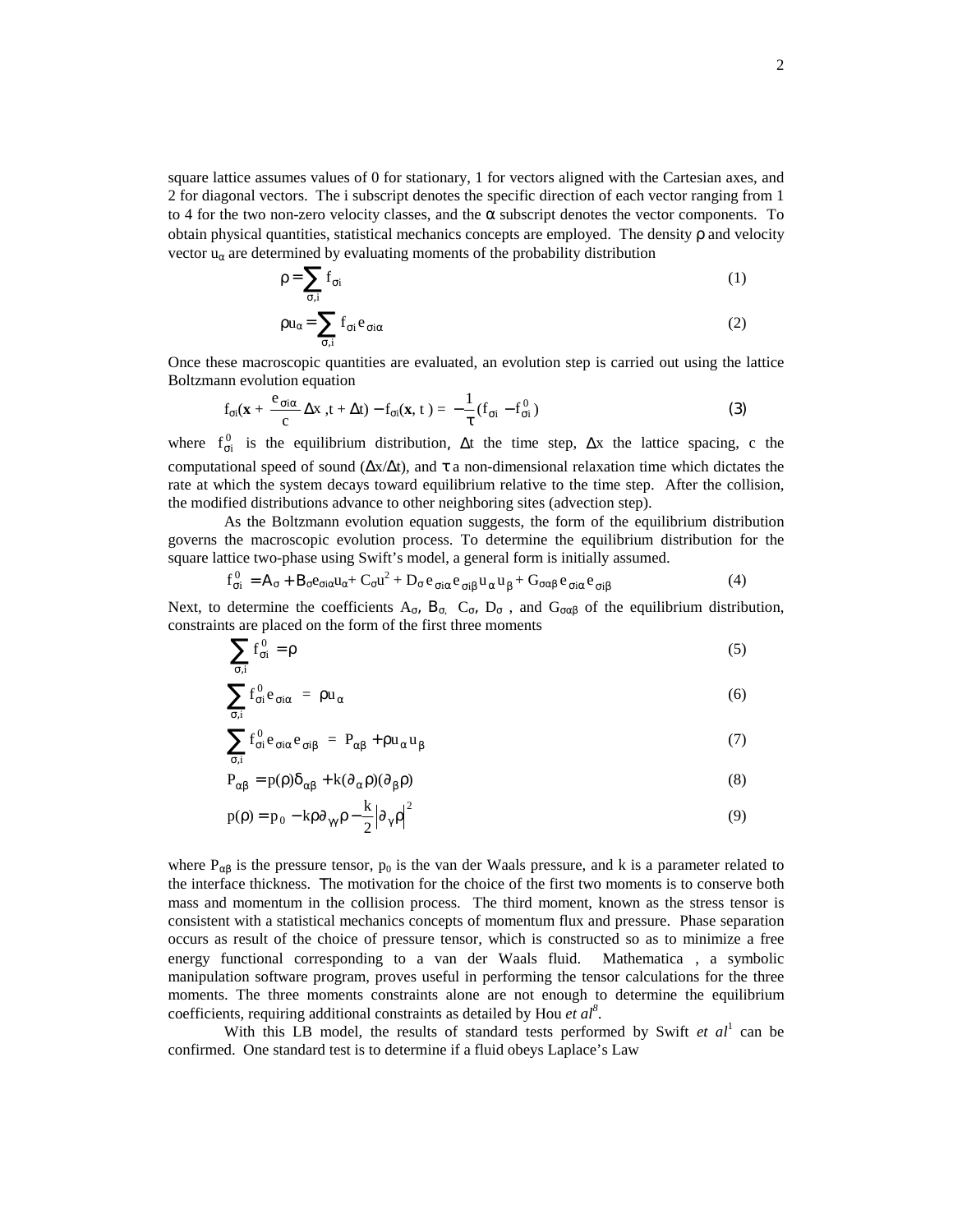$$
\Delta P = \frac{\sigma}{R}
$$
 (10)

where  $\Delta P$  is the change in pressure from the vapor to the fluid phase,  $\sigma$  is the surface tension, and R is the radius of curvature of the interface. As Swift *et al* 1 demonstrate, the surface tension can be determined from the flat interface by

$$
\sigma = k \int (\partial_x \rho)^2 dx
$$
 (11)

Results of this test at a temperature T=0.55 with k=0.01, and  $\Delta x = 0.5$  are shown in Fig. 1. The surface tension is calculated using Eq.(11) on a flat interface profile.



Fig. 1. Confirmation of Laplace's Law. The solid line has a slope equal to the surface tension.

Figure 1 shows good correlation between the measured changes in pressure and those predicted by Laplace's law. Other results, not shown here, for tests such as capillary wave simulation and coexistence curves of flat interfaces confirm Swift's results as well.

Several difficulties with satisfying Galilean invariance in two-phase flows indicated in later literature<sup>9</sup>, motivate us to formulate additional benchmark test for validating the accuracy of LBM. First we need to elaborate on the Chapman-Enskog procedure, which is a method for solving the Boltzman evolution equation via asymptotic analysis. Again Mathematica™ is used to aid in the analysis. The procedure starts by performing an asymptotic expansion of a Taylor series expansion of the Boltzmann evolution equation. Specifically, a particle distribution expansion and a multi-scale time expansion are performed in terms of a Knudsen parameter δ defined as

$$
\delta = \frac{\Delta t U}{L} \tag{12}
$$

and

$$
\mathbf{f}_{\sigma i} = \mathbf{f}_{\sigma i}^0 + \delta \mathbf{f}_{\sigma i}^1 + \delta^2 \mathbf{f}_{\sigma i}^2 + \dots \tag{13}
$$

$$
\partial_t = \partial_{t_0} + \delta \partial_{t_1} + \delta^2 \partial_{t_2} + \dots \tag{14}
$$

where ∆t is the time step, U and L are the characteristic velocity and length respectively, and  $\partial_t = \partial / \partial t$  indicates a time derivative. From moments of the resulting ordered equations,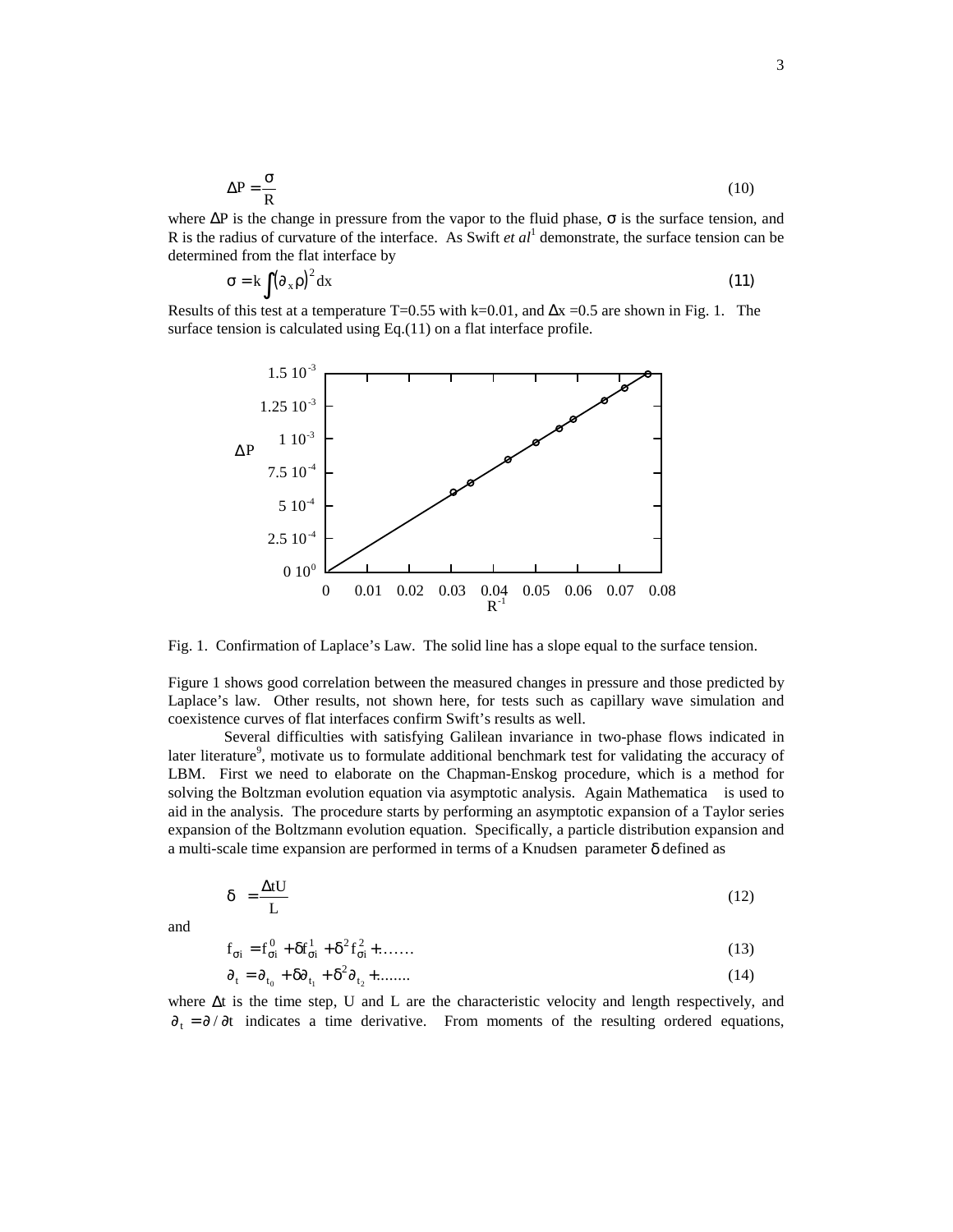macroscopic evolution equations can be achieved. Further details of this procedure as applied to the square lattice are described by Hou *et al*<sup>8</sup>.

Final results of a Chapman-Enskog analysis for mass conservation are

$$
\partial_t \rho + \partial_\gamma (\rho u_\gamma) = O(\delta^2) \tag{15}
$$

and intermediate results for the conservation of momentum are

$$
\partial_t (\rho u_\alpha) + \partial_\beta \left[ \Pi_{\alpha\beta}^0 - \Delta t \left( \tau - \frac{1}{2} \right) \left( \partial_{t_0} \Pi_{\alpha\beta}^0 + \partial_\gamma \left( f_{\alpha i}^0 e_{\sigma i \gamma} e_{\sigma i \alpha} e_{\sigma i \beta} \right) \right) \right] = O(\delta^2)
$$
 (16)

with

$$
\Pi_{\alpha\beta}^{0} = \sum_{\sigma,i} f_{\sigma i}^{0} e_{\sigma i\alpha} e_{\sigma i\beta} . \qquad (17)
$$

If the fourth moment of the equilibrium distribution is evaluated, a substitution in Eq.(16) can be made

$$
\partial_{\gamma} \left( f_{\sigma i}^{0} e_{\sigma i \gamma} e_{\sigma i \alpha} e_{\sigma i \beta} \right) = \frac{c^{2}}{3} \left( \partial_{\beta} (\rho u_{\alpha}) + \partial_{\alpha} (\rho u_{\beta}) + \partial_{\gamma} (\rho u_{\gamma}) \delta_{\alpha \beta} \right)
$$
(18)

Rewriting Eq.(15) now yields

$$
\partial_{t}(\rho u_{\alpha}) + \partial_{\beta}(\rho u_{\alpha} u_{\beta}) = -\partial_{\beta}P_{\alpha\beta} + \frac{(\Delta x)^{2}(2\tau - 1)}{6\Delta t} \Big(\partial_{\beta}(\partial_{\beta}(\rho u_{\alpha}) + \partial_{\alpha}(\rho u_{\beta}) + \partial_{\gamma}(\rho u_{\gamma})\delta_{\alpha\beta}\Big)\Big) (19) + \Delta t \Big(\tau - \frac{1}{2}\Big)\partial_{\beta}(\partial_{t_{0}}\prod_{\alpha\beta}^{0} + O(\delta^{2})
$$

Further simplifications can be made to the momentum equation in two ways. The first is the introduction of a kinematic shear viscosity term υ as

$$
v = \frac{(\Delta x)^2 (2\tau - 1)}{6\Delta t}
$$
 (20)

The second simplification is an expression for  $\partial_{t_0} \prod_{\alpha\beta}^0$  as

$$
\partial_{t_0} \Pi_{\alpha\beta}^0 = \partial_{t_0} P_{\alpha\beta} + \partial_{t_0} (\rho u_{\alpha} u_{\beta})
$$
  
= 
$$
-[(\partial_{\rho} P_{\alpha\beta}) \partial_{\gamma} (\rho u_{\gamma})] - [u_{\alpha} \partial_{\gamma} P_{\beta\gamma} + u_{\beta} \partial_{\gamma} P_{\alpha\gamma} + \partial_{\gamma} (\rho u_{\alpha} u_{\beta} u_{\gamma})]
$$
(21)

If it is assumed that the kinematic bulk viscosity is equal to the kinematic shear viscosity, then the momentum equation takes on the form of  $\overline{a}$ 

$$
\partial_{t}(\rho u_{\alpha}) + \partial_{\beta}(\rho u_{\alpha} u_{\beta}) = -\partial_{\beta}P_{\alpha\beta} + \upsilon \Big(\partial_{\beta}\rho \Big(\partial_{\beta}(u_{\alpha}) + \partial_{\alpha}(u_{\beta}) + \partial_{\gamma}(u_{\gamma})\delta_{\alpha\beta}\Big)\Big) \qquad (22)
$$

$$
+ \upsilon \Big(\partial_{\beta}\Big(u_{\alpha}\partial_{\beta}(\rho) + u_{\beta}\partial_{\alpha}(\rho) + u_{\gamma}\partial_{\gamma}(\rho)\delta_{\alpha\beta}\Big)\Big) -\frac{-3\upsilon}{c^{2}}\partial_{\beta}\Big(u_{\alpha}\partial_{\gamma}P_{\beta\gamma} + u_{\beta}\partial_{\gamma}P_{\alpha\gamma} + \partial_{\gamma}(\rho u_{\alpha}u_{\beta}u_{\gamma})\Big) -\frac{-3\upsilon}{c^{2}}\partial_{\beta}\Big(\Big(\partial_{\rho}P_{\alpha\beta}\Big)\partial_{\gamma}(\rho u_{\gamma})\Big) + O(\delta^{2})
$$

The top line of the momentum equation is the classical Navier-Stokes equation. All other terms are the error of LB model.

For a single-phase hydrodynamic model, the density gradients are small and consequently so are the error terms of Eq(22). However, the density gradients can be of order one in two-phase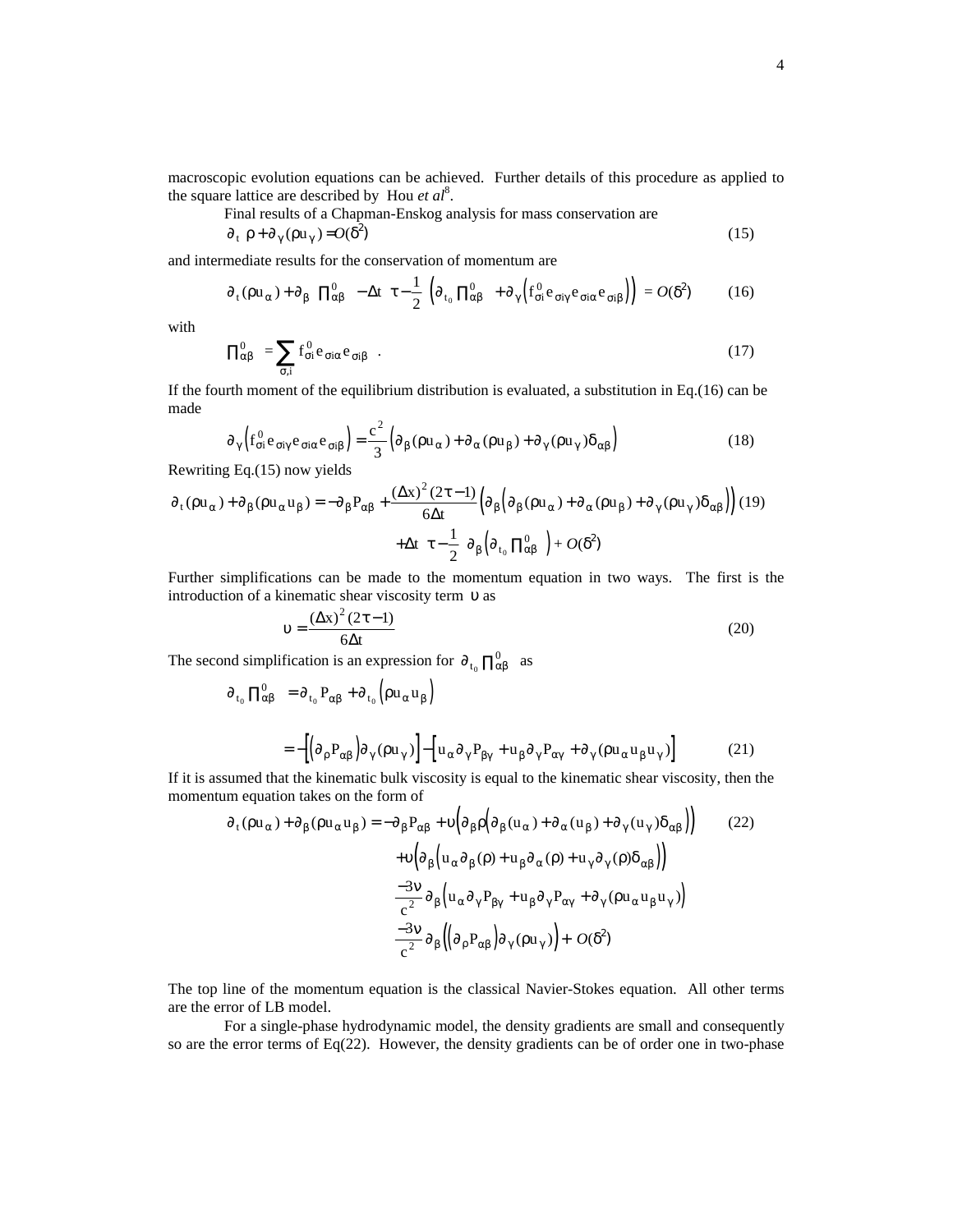flows, and the error terms can not be ignored. In particular, the terms on the second line of Eq.(22) are of the same order as the shear force and momentum advection terms of the Navier-Stokes equation. These error terms are a source of non-Galilean invariance for the model.

Having identified the formal error terms in the momentum equation, the task arises for eliminating these terms or simply reducing them to the potential asymptotic accuracy of the model. The first step of this task is to evaluate the relative magnitudes of each of the error terms. From the static simulations near the critical point, it is known that the pressure variations from one phase to the next is generally small in comparison to the momentum of simple flows. Specifically, assume the gradient of pressure to be at most of order (u). Additionally, if ν is of order one, then the error of the third and fourth lines of Eq.(22) are at most of order of the Mach number squared. Upon this basis, the terms that remain to be considered are those on the second line of Eq.(22). One final comment about these dominant errors is that they result from defining the second equilibrium moment as the momentum and consequently are endemic to other models using this definition. A method for accounting for these errors is revealed if Eq.(22) is recast as

$$
\partial_{t}(\rho u_{\alpha}) + \partial_{\beta}(\Pi_{\alpha\beta}^{0}) = \upsilon \Big( \partial_{\beta}\rho \Big( \partial_{\beta}(u_{\alpha}) + \partial_{\alpha}(u_{\beta}) + \partial_{\gamma}(u_{\gamma})\delta_{\alpha\beta} \Big) \Big)
$$
\n
$$
+ \upsilon \Big( \partial_{\beta}\Big( u_{\alpha}\partial_{\beta}(\rho) + u_{\beta}\partial_{\alpha}(\rho) + u_{\gamma}\partial_{\gamma}(\rho)\delta_{\alpha\beta} \Big) \Big) + \dots \tag{23}
$$

This form of the momentum equation shows that to correct for the error terms on the second line, the equilibrium stress tensor should be modified

$$
\Pi_{\alpha\beta}^{0+} = P_{\alpha\beta} + \rho u_{\alpha} u_{\beta} + v \Big( u_{\alpha} \partial_{\beta}(\rho) + u_{\beta} \partial_{\alpha}(\rho) + u_{\gamma} \partial_{\gamma}(\rho) \delta_{\alpha\beta} \Big)
$$
(24)

By choosing this form for the equilibrium momentum tensor, the leading error terms of the momentum equation are eliminated at the small cost of introducing new lower order error terms. Applying the Chapman-Enskog procedure again produces the following momentum equation

$$
\partial_{t}(\rho u_{\alpha}) + \partial_{\beta}(\rho u_{\alpha} u_{\beta}) = -\partial_{\beta}P_{\alpha\beta} + \upsilon \Big(\partial_{\beta}\rho\Big(\partial_{\beta}(u_{\alpha}) + \partial_{\alpha}(u_{\beta}) + \partial_{\gamma}(u_{\gamma})\delta_{\alpha\beta}\Big)\Big) \qquad (25)
$$

$$
\frac{-3\upsilon}{c^{2}}\partial_{\beta}\Big(u_{\alpha}\partial_{\gamma}P_{\beta\gamma} + u_{\beta}\partial_{\gamma}P_{\alpha\gamma} + \partial_{\gamma}(\rho u_{\alpha}u_{\beta}u_{\gamma})\Big)
$$

$$
\frac{-3\upsilon}{c^{2}}\partial_{\beta}\Big(\Big(\partial_{\rho}P_{\alpha\beta}\Big)\partial_{\gamma}(\rho u_{\gamma})\Big)
$$

$$
\frac{-3\upsilon^{2}}{c^{2}}\partial_{\beta}\Big(u_{\alpha}\partial_{\gamma}\Big(u_{\beta}\partial_{\gamma}(\rho) + u_{\gamma}\partial_{\beta}(\rho) + u_{\lambda}\partial_{\lambda}(\rho)\delta_{\beta\lambda}\Big)\Big)
$$

$$
\frac{-3\upsilon^{2}}{c^{2}}\partial_{\beta}\Big(u_{\beta}\partial_{\gamma}\Big(u_{\alpha}\partial_{\gamma}(\rho) + u_{\gamma}\partial_{\alpha}(\rho) + u_{\lambda}\partial_{\lambda}(\rho)\delta_{\alpha\lambda}\Big)\Big)
$$

$$
\frac{+3\upsilon^{2}}{c^{2}}\partial_{\beta}\Big(\partial_{t_{0}}\Big(u_{\alpha}\partial_{\beta}(\rho) + u_{\beta}\partial_{\alpha}(\rho) + u_{\gamma}\partial_{\gamma}(\rho)\delta_{\alpha\beta}\Big)\Big) + O(\delta^{2})
$$

The new momentum error terms are found in the last three lines of Eq.(25). Now, each of the error terms can be shown to be at most of order of the Mach number squared. Owing to the lower formal error of the new momentum tensor, this modified model is used for comparison with the original model in the following sections.

# **3. Results**

Three flows demonstrate the need to account for the dominant error terms of the momentum equation Eq.(23). These flows are Couette flow, pure shear of a droplet, and advection of a droplet. For each flow, results obtained using the modified momentum tensor are compared with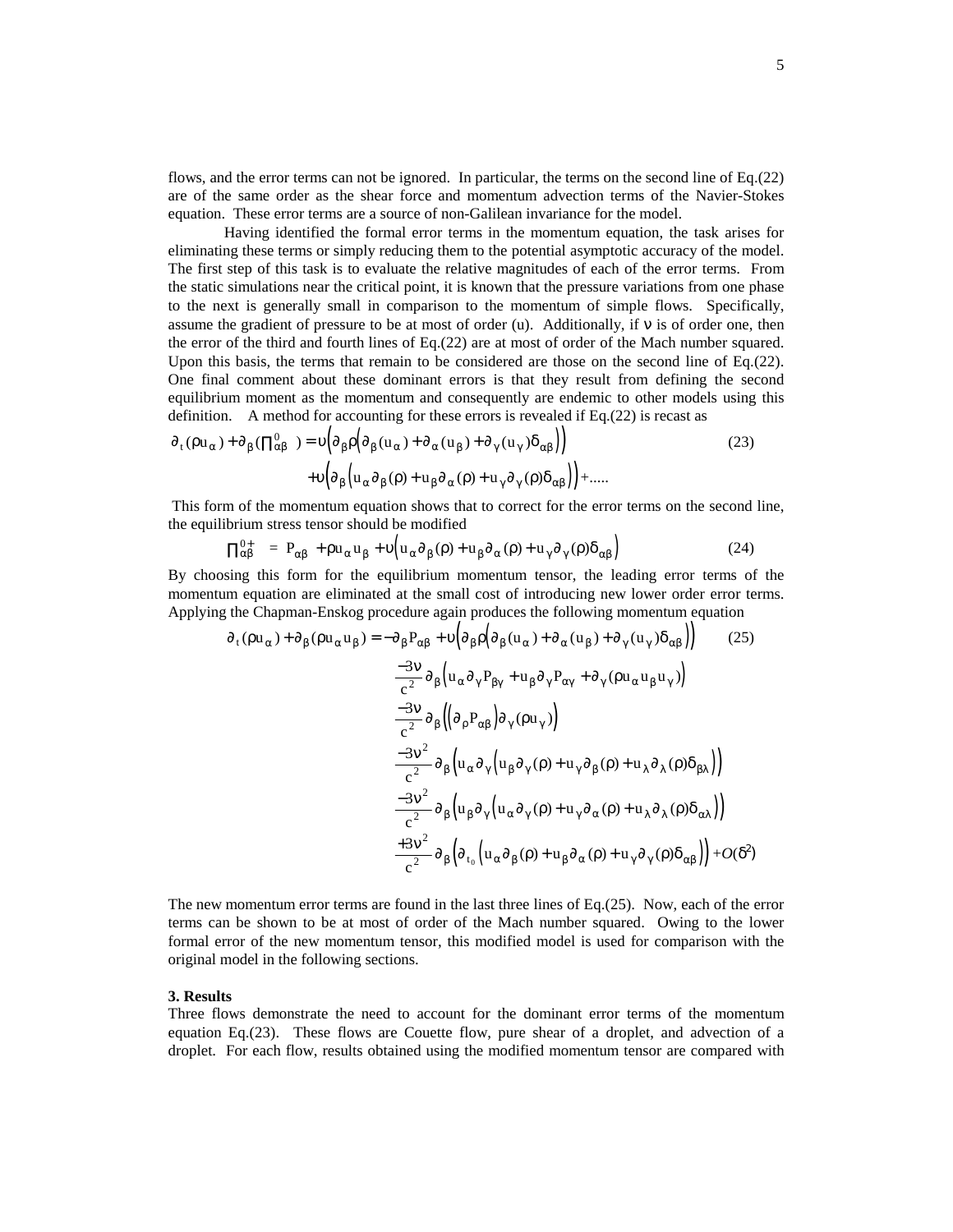those obtained using the original momentum tensor. Each simulation is performed with the parameters k=0.01, a=9/49, b=2/21,  $\Delta x$  =0.5,  $\Delta t$  =0.3, and  $\tau$  =1 at a temperature T=0.55. Walls are modeled to meet the definitions of local density Eq.(1) and velocity Eq.(2) with the velocity perpendicular to the wall being zero<sup>5</sup>. With the choice of  $\tau = 1$ , the single particle distribution after the collision process equals the equilibrium distribution. Therefore, conditions at the wall are fully constrained. Finally, it is useful to introduce the dimensionless values

$$
x^{+} = \frac{x}{L}
$$
 (26)  

$$
+ y
$$
 (27)

$$
y^+ = \frac{y}{L} \tag{27}
$$

where L is the flow field size.

The first flow examined is Couette flow with the flow direction and fluid-vapor interface parallel to the y-axis in Fig. 2. A domain size nx=41 and ny=6 is used. The density profile is as shown in Fig. 2. This profile is consistent with static results in each of the simulations.



Fig. 2. Dimensionless density profile Couette flow simulation obtained by LBM. Key values are  $\rho_{\text{min}}$ =4.895 and  $\rho_{\text{max}}$ =2.210.

Two cases of Couette flow are run with this set-up . Case A is with the left plate fixed and right plate moving at a velocity  $(u_y/c)(x^+=1)=0.4$ , and case B with the right plate fixed and the left plate moving with a velocity  $(u_y/c)(x^+=0) = 0.4$ . Velocity results are found in Fig. 3. The exact velocity profile for this flow, assuming a Newtonian fluid, satisfies

$$
\tau_{shear} = constant = \nu \rho \partial_x u_y
$$

(28)

Therefore, cases A and B are the same physical problem, only solved in reference frames moving at different constant velocities. The finite difference solution found in Fig. 3 is obtained from Eq.(28) using the density profile as determined by the LB models.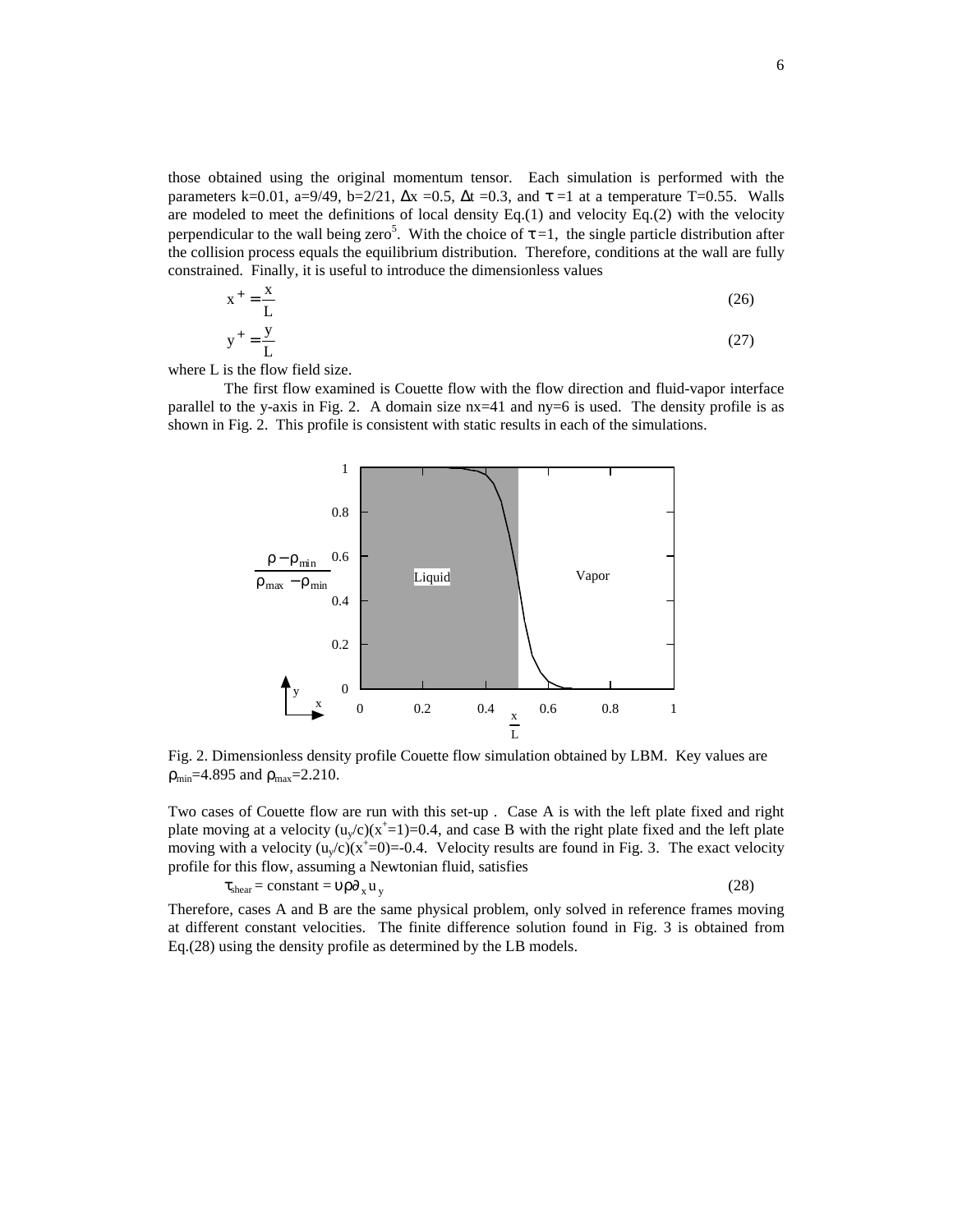

Fig 3. Couette flow velocity profiles for case A original model( $-\frac{1}{2}$ --), case A modified model( $+$ ), case B original model(--∆--), and case B modified model( o ). The solid line is the finite difference solution.

Both case A and case B velocity profiles for the original model show highly non-physical trends in the interface. Also, these trends differ between the two cases: the slope of the velocity profile reverses sign at the interface. The presence and nature of this non-physical fluctuations is attributed to the dominant momentum error term

$$
\nu \partial_x (u_y \partial_x (\rho)) \approx O(1) \tag{29}
$$

The modified LB model takes into account this term and therefore yields velocity profiles for case A and B that are not only in agreement with the finite difference solution but also in agreement with each other. Since these velocity profiles are independent of the velocity of the reference frame, the modified model is Galilean invariant.

Shear stress profiles indicate how accurately the two LB models simulate Newtonian fluids. Figure 4 is a plot of the local non-dimensional shear stress

$$
\tau_{\text{shear}}^{+} = \frac{\tau_{\text{shear}} \cdot L}{\sqrt{\left(\frac{\rho_{\text{min}} + \rho_{\text{max}}}{2}\right) \left(u_{\text{y max}} - u_{\text{y min}}\right)}}
$$
(30)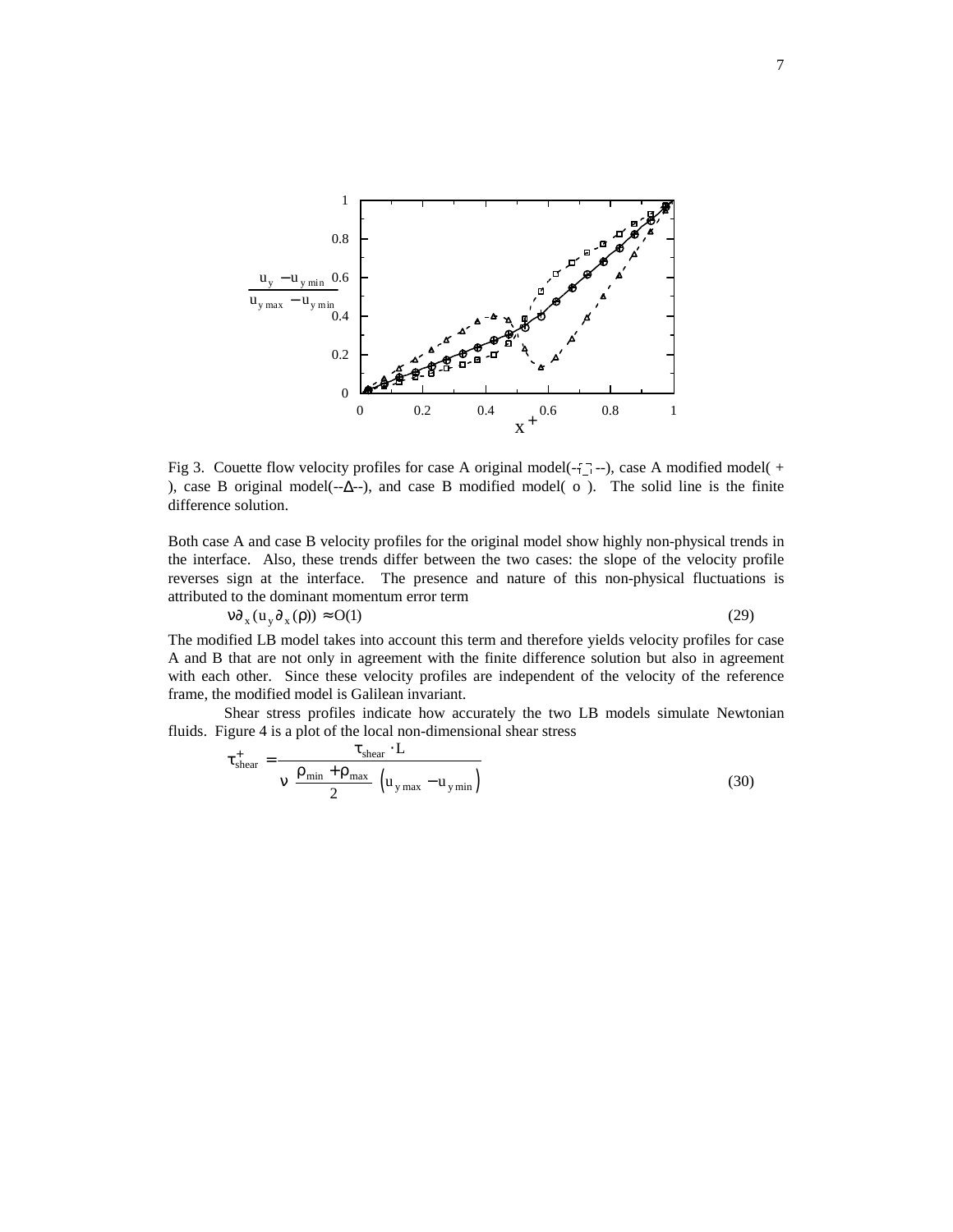

Fig 4. Couette flow shear stress profiles for case A original model( $-\frac{1}{1}$ --), case A modified model( + ), case B original model( $-\Delta$ --), and case B modified model(  $\circ$ ). The solid line is the finite difference solution.

As mentioned previously, the shear stress should remain constant throughout the flow field. Although the modified model predictions do not match the exact profile (obtained via finitedifference approximation) in the interface region, the shear stress errors in this region are notably less error than those of the original model. More importantly however, the shear stresses in the bulk fluid regions obtained by the modified model match that predicted by the finite difference method in both cases A and B, whereas those obtained by the original model show considerable disagreement. This error of the shear stresses in the bulk fluid regions also play a large role in the shearing and advection of a droplet, as will be seen below.

The second of the three flows examined is pure shear of a droplet. For this simulation, a developed droplet is placed between two plates which accelerate to the velocities  $(u_x/c)(y^+=1)=0.06$  and  $(u_x/c)(y^+=0)=0.06$  as shown in Fig.(5). Simulations are performed on a grid with nx=39 and ny=39. The flow field is allowed to develop until the changes in density and velocity have converged to a given tolerance. A plot showing the curve corresponding to a density of 3.5 is shown for the original and modified models in Fig. 5.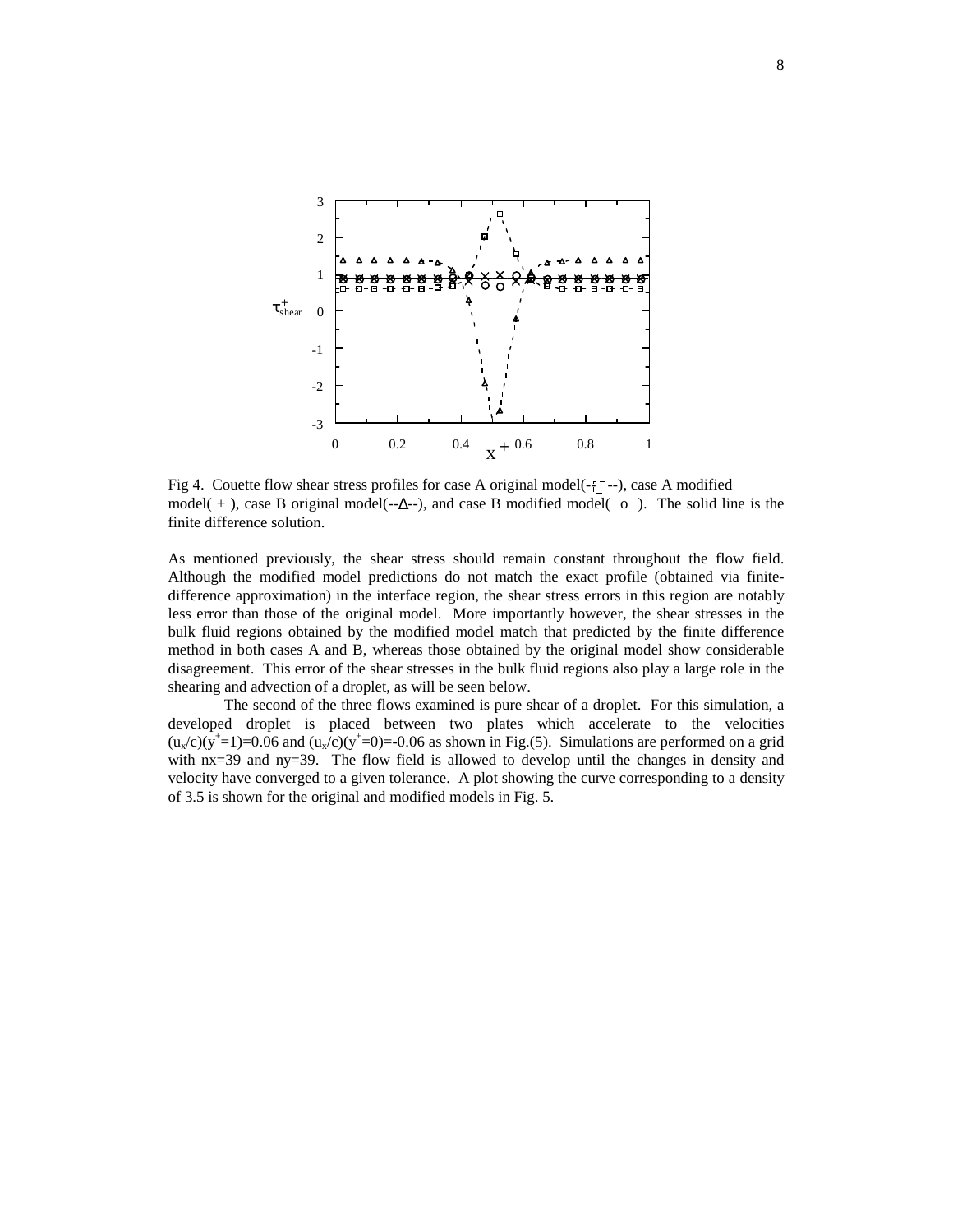

Fig. 5 . Single density contours for the partial shearing of a drop. The solid line is the result for the modified model developed here, and the dashed line for the original model.

This figure indicates that the droplet undergoes a larger shape deformation with the modified model than with the original model. Variations as this can be expected based on the Couette flow case A, where the shear stress for the original model was lower throughout the bulk regions of the fluid.

The final simulation reported here is that of the advection (translation) of a droplet. The setup is identical to the above with the exception that both the top and bottom plates are moved with a constant velocity ( $u_x/c$ )= 0.06. For this simulation, it is useful to introduce the following non-dimensional values

$$
t^{+} = \frac{tu_{xwall}}{L}
$$
 (31)

$$
u_x^+ = \frac{u_x}{u_{xwall}}
$$
 (32)

 In this simulation, the velocities as well as the shape of the drop are of interest. The first results show the velocity of the drop centroid versus time as calculated by two methods in Fig. 6. One velocity is calculated by taking the displacement of the centroid over ten time steps. The other is the local fluid velocity at the centroid given directly by the LB models.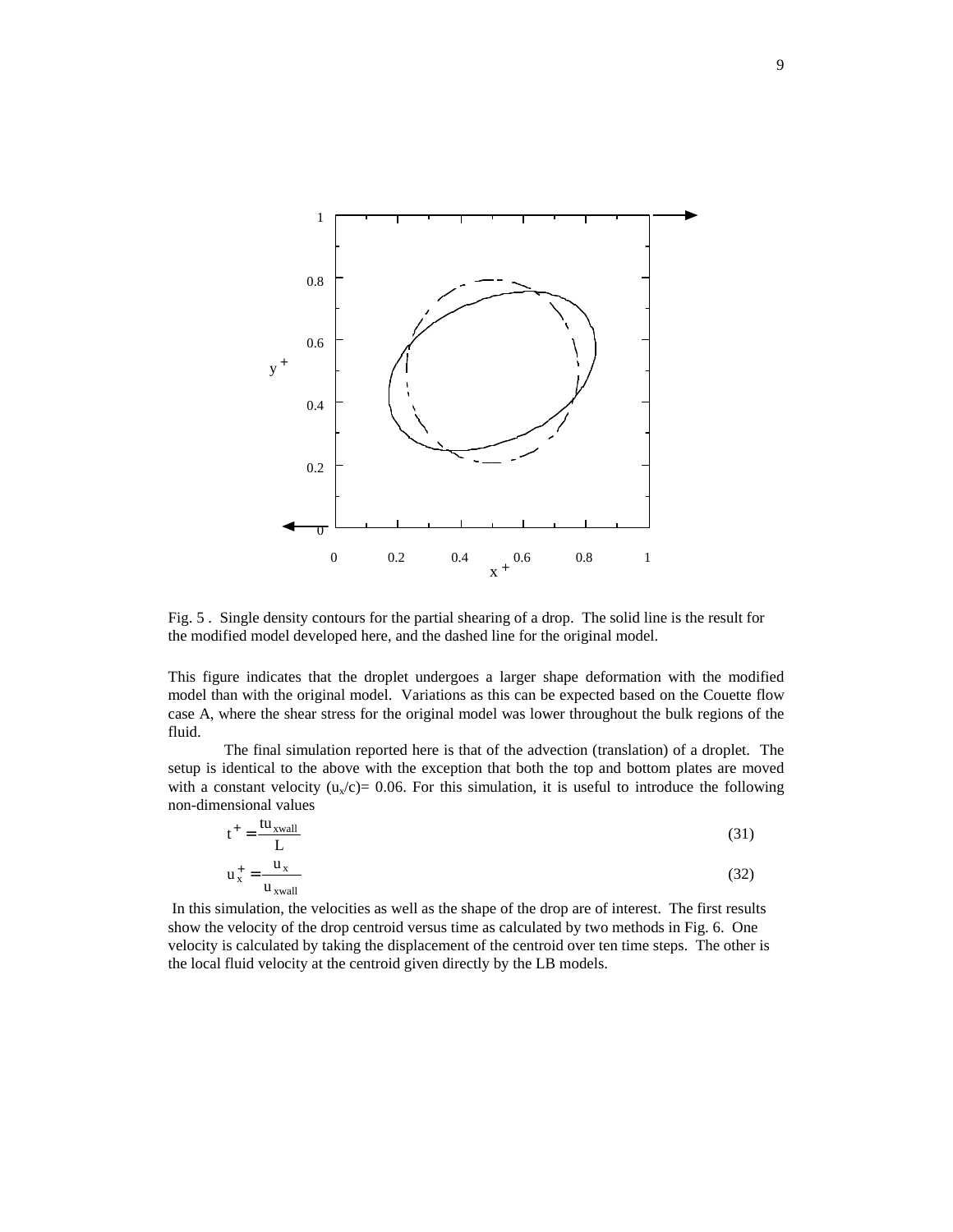

Fig.6. Droplet centroid velocity versus time where original model displacement rate is short dashes, original model local fluid velocity is medium dashes, modified model displacement is mixed dashes, and modified model local fluid velocity is the solid line.

The original model results of Fig. 6. show a large scale divergence in the centroid velocity depending on how it is evaluated, and consequently both sets do not approach the velocity of the plates. Results for the modified model on the other hand are in close agreement and approach the velocity of the plates. For further insight into what is physically happening in this simulation, constant densities contours and centerline  $(y<sup>+</sup>=0.5)$  velocities are provided at three different times in Figs. 7a and 7b.



Fig. 7 Density contours and centerline velocities for the original model(a) and modified model(b), where solid lines indicate a density of 3.5, dashed lines indicate center line velocity  $u_x(y^+=0.5)$ , and  $x_c$  is the location of the center of the drop at time t.

The original model results exhibit a non-physical distortion of the droplet, and local velocities that show large variation even at the fully developed stage. This discrepancy can be explained based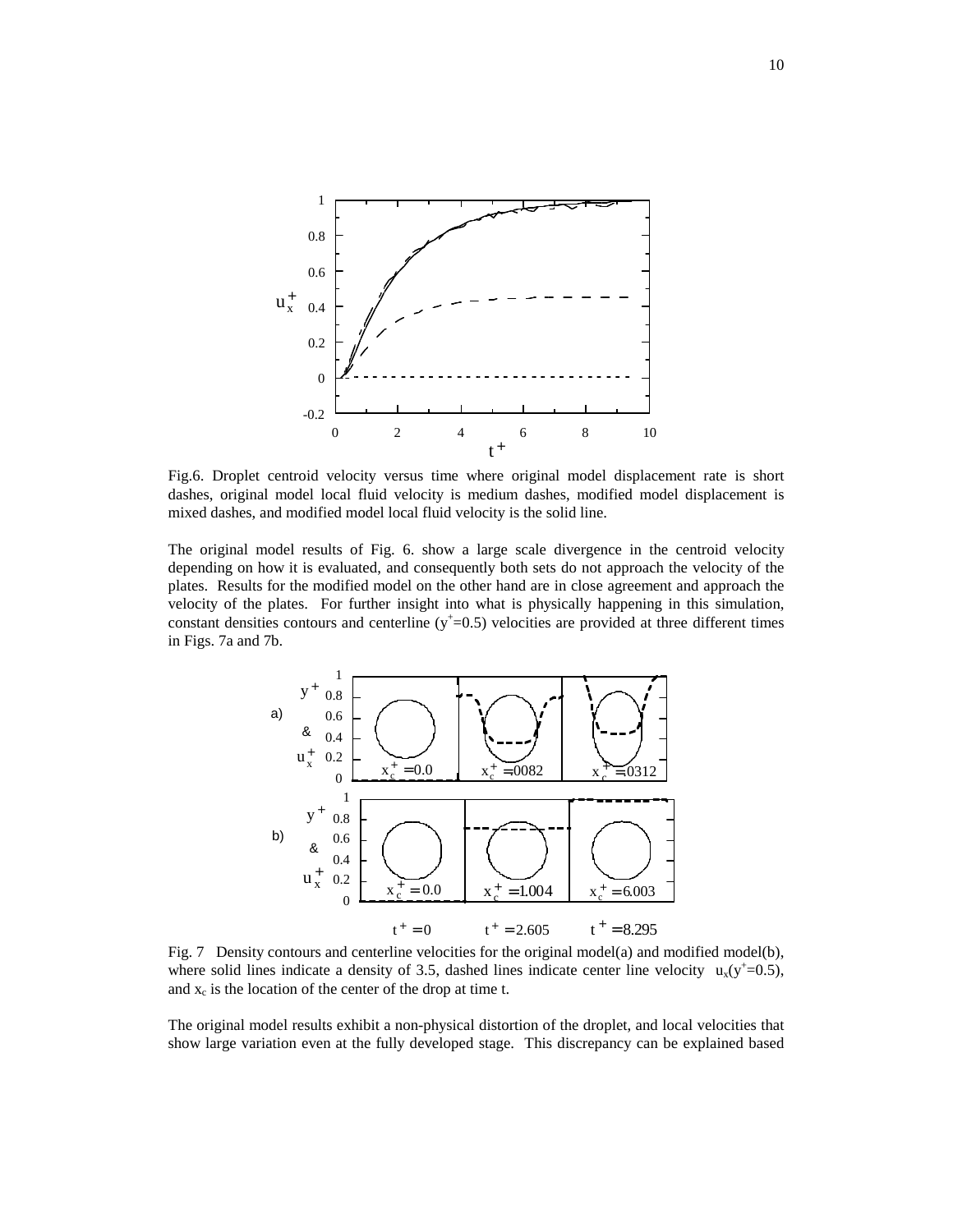on the Chapman-Enskog procedure results. The original model is conserving mass and momentum locally, yet it does not satisfy the Navier-Stokes equation. The system satisfies conservation of mass by allowing high velocities in the vapor region and low velocities in the liquid region. However, since conservation of momentum is not satisfied, the drop does not advect correctly, but rather forms a "standing wave" of mass. In contrast, results for the modified model indicate the drop maintains its shape, the velocities throughout the flow field approach the velocity of the plates, and are fairly constant in the fully developed stage.

#### **4. Conclusions**

Based on the results of the benchmark flows and discussion presented, three main conclusions can be drawn. First, the two-phase flow LB model introduced by Swift  $et al^1$  exhibits non-physical aberrations (manifested by lack of Galilean invariance) owing to the truncation of non-negligible terms in the momentum equation expansion. This has been addressed in a preliminary fashion by Osborn *et al*<sup>9</sup>. Second, it is possible to incorporate these terms in the formal expansion by redefining the stress tensor and thus recover Galilean invariance. Our results with the three benchmark flows demonstrate that the modified LB model closely approximates the Navier-Stokes equations in regions of high density gradients (typical of two-phase flow). Similarly, this correction method could be applied to reduce other sources of error as in flow domains exhibiting large pressure gradients.

### **Acknowledgments**

Special thanks to David. R. Noble for his assistance in this effort. This work is partially supported by an award from the U.S. National Science Foundation (CTS-9396252), a US National Science Foundation Fellowship to D.H., and an allocation at the Origin 2000 of the National Center for Supercomputing Applications (University of Illinois).